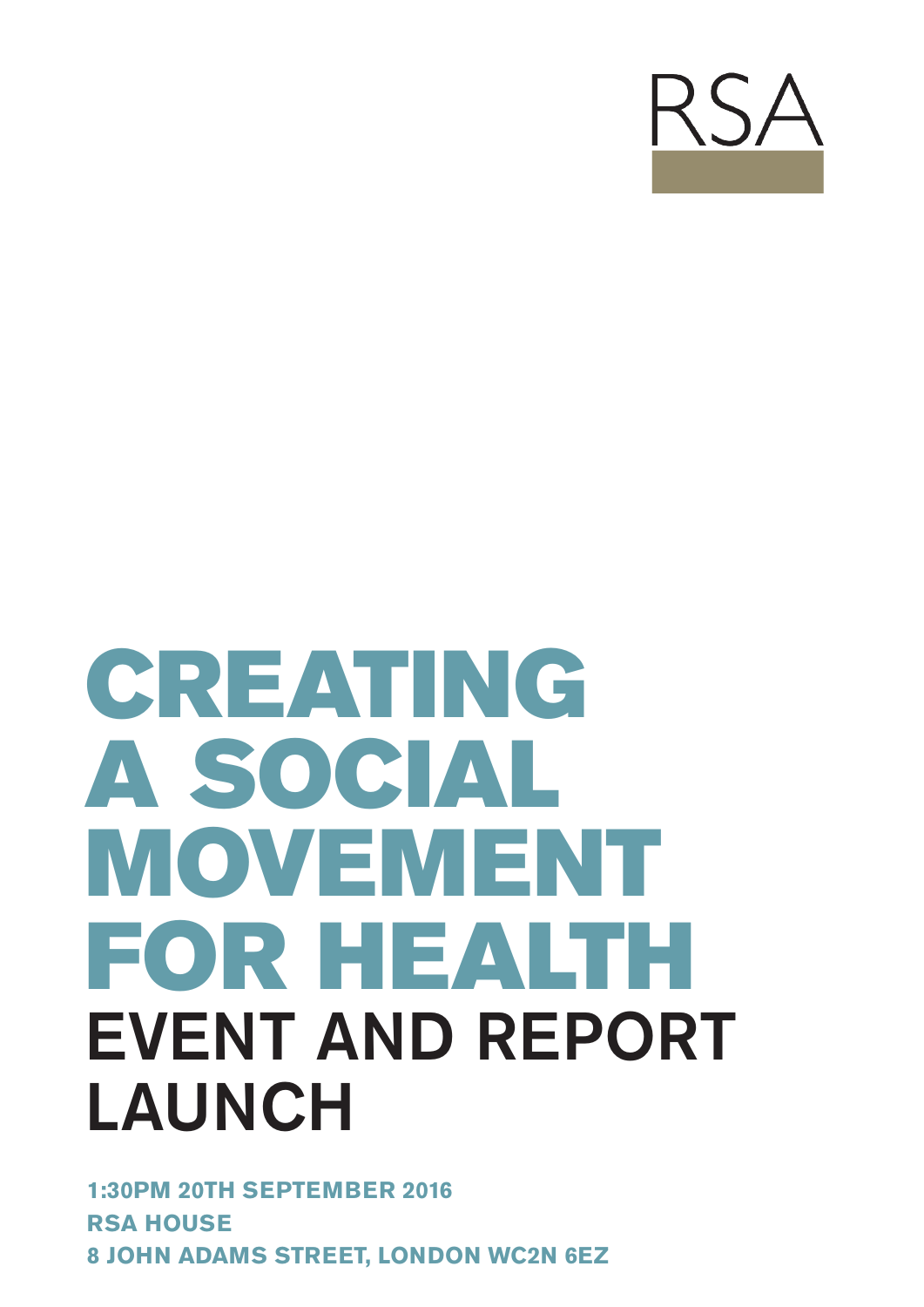### ABOUT

This event will explore how we can build a social movement for health, empowering people and communities to take action for health and wellbeing.

Drawing on national and international research and experience, this event will explore how we can empower patients, people and communities to take action for health and wellbeing, working in partnership with the NHS, social care and other service providers.

Together we will:

- Learn how NHS New Care Model Vanguards are supporting communities to take action for health and wellbeing.
- Recognise good practice in supporting community action for health and wellbeing from around the country.
- Be the first to hear the insights from NESTA around building a social movement for health.
- Hear from international expert, Jos de Blok about how the Buurtzorg movement in the Netherlands has transformed community nursing and what lessons the UK can learn.
- Consider how we can build a social movement across health and care that builds stronger, connected communities.

#### RSA Public Event Series

This will be followed by one the RSA's public events "Creating a social movement for health". Confirmed speakers include Helen Bevan, Chief Transformation Officer, Horizons Team, NHS England, Jos de Blok, Alan Higgins and Halima Khan in a discussion chaired by the RSA's Rowan Conway.

#### **Audience**

This event is aimed community activists, practitioners, policy makers, researchers, representatives from the 50 New Care Model vanguards and health and social care leaders beyond the vanguards.

#### Fit with other NHS Programmes

This event is put together as part of the support package outlined in "The forward view into action" available here https://www.england.nhs.uk/wp-content/ uploads/2015/12/acc-uec-supportpackage.pdf. Working closely with the Empowering People and Communities work stream the three national partners – Nef, NESTA and the RSA – are working together to provide support to the Vanguards in this area.

Keep up to date with our work through the health as a social movement project page with access to the latest blogs, videos, events and case studies.

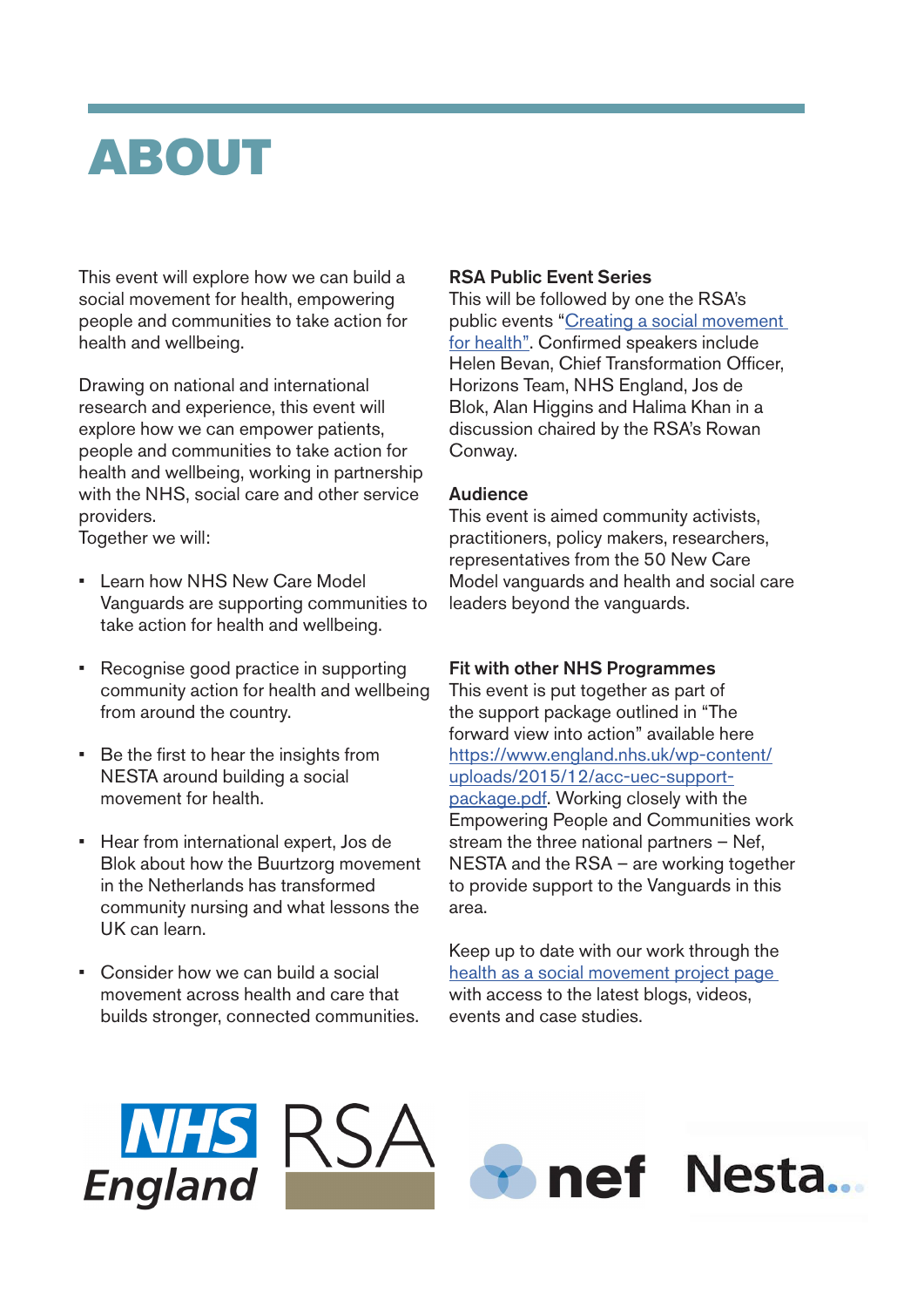### AGENDA

| <b>Time</b>        | <b>Activity</b>                                                                                                                                                                                                                                                 | <b>Room</b>               |
|--------------------|-----------------------------------------------------------------------------------------------------------------------------------------------------------------------------------------------------------------------------------------------------------------|---------------------------|
| 1:30 <sub>pm</sub> | Please arrive in time to register as the session will<br>begin promptly at 2pm.<br>Arrival, coat-check, registration and coffee                                                                                                                                 | Benjamin Franklin<br>Room |
| 2.00pm             | Welcome to the RSA<br>Rowan Conway, Director of Development, RSA                                                                                                                                                                                                | <b>Great Room</b>         |
| 2.05 <sub>pm</sub> | Why is this agenda important?<br>Anu Singh, Director of Patient and Public<br>Participation and Insight, NHS England                                                                                                                                            |                           |
| 2.10pm             | <b>NESTA Report Launch</b><br>Halima Kahn, Exectutive Director, Nesta HealthLab<br>on lessons from the NESTA Primer<br>Presentations from Mark Swift, CEO Wellbeing<br>Enterprises and Alyson McGregor, Director, All<br>Together Better features in the Primer |                           |
| 2.45pm             | Update from Health as a Social Movement<br>vanguards.<br>Ben Gilchrist, Steve Goslyn and Carey Bamber<br>in conversation with Lucie Stevens, Head of Co-<br>production at NEF.                                                                                  |                           |
| 3.15pm             | <b>Table Discussions</b><br>What can we do to take this forward at scale?                                                                                                                                                                                       |                           |
| 3.45pm             | <b>Break</b>                                                                                                                                                                                                                                                    | Benjamin Franklin<br>Room |
| 4.00pm             | RSA Masterclass: Learning from Buurtzorg<br>International case study in how to make system<br>change happen at scale.<br>Jos de Blok and Brendan Martin                                                                                                         | <b>Great Room</b>         |
| $4:45$ pm          | Learning from the day<br>Rowan Conway, Director of Development, RSA, on<br>next steps                                                                                                                                                                           |                           |
| 5:00pm             | Close and light refreshments                                                                                                                                                                                                                                    | Benjamin Franklin<br>Room |